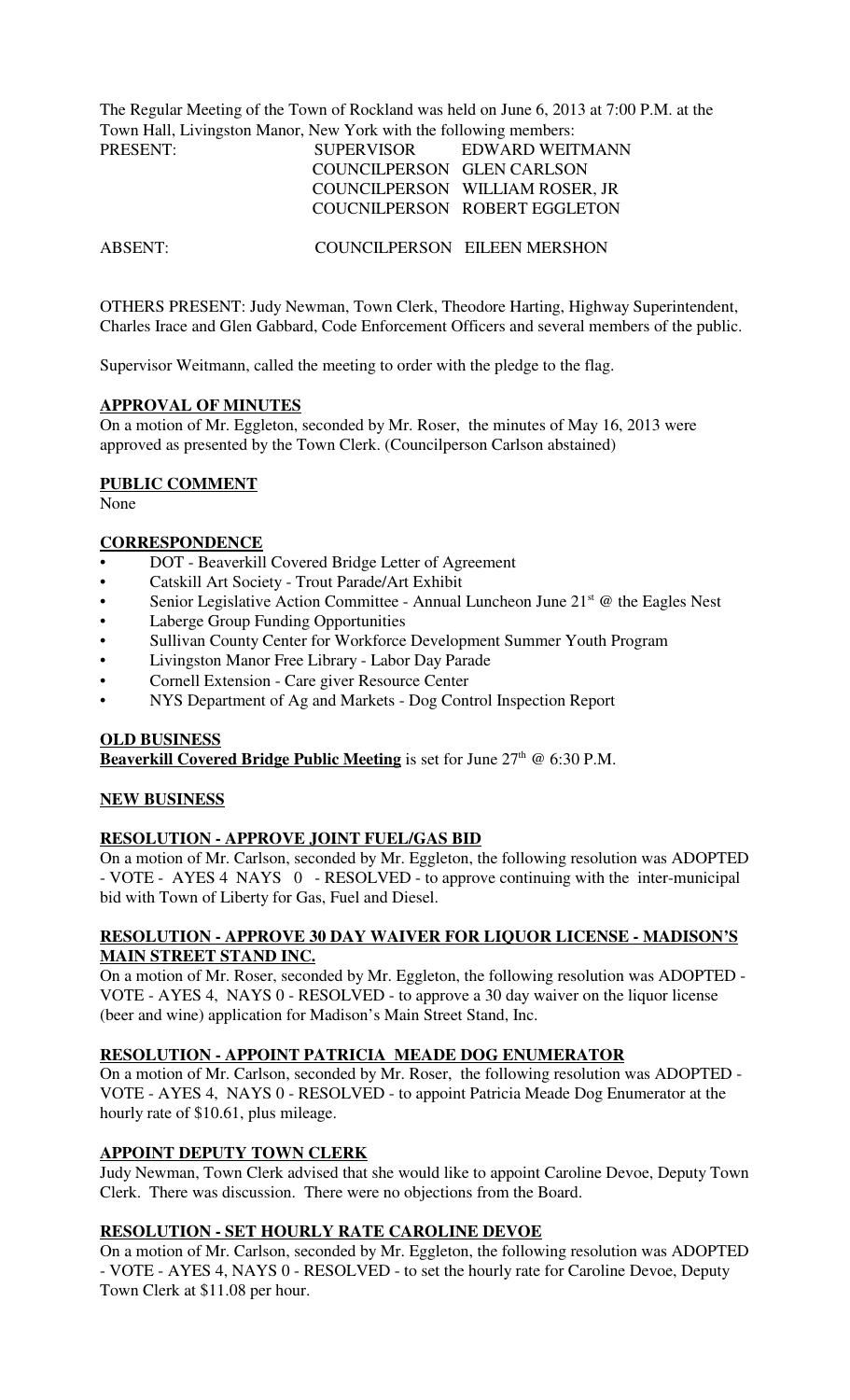# *REGULAR MEETING, TOWN OF ROCKLAND, JUNE 6, 2013*

## **RESOLUTION - APPOINT GLEN GABBARD, CODE ENFORCEMENT OFFICER/BUILDING INSPECTOR**

On a motion of Mr. Carlson, seconded by Mr. Roser, the following resolution was ADOPTED - VOTE - AYES 4, NAYS 0 - RESOLVED - to appoint Glen Gabbard, Code Enforcement Officer/Building Inspector with peace officer status at the yearly salary of \$20,000.

# **RESOLUTION - APPOINT JOY WOOD TO THE PLANNING BOARD**

On a motion of Mr. Carlson, seconded by Mr. Roser, the following resolution was ADOPTED - VOTE - AYES 4, NAYS 0 - RESOLVED - to appoint Joy Wood to the Planning Board to fill the unexpired term of Phil Vallone, which ends December 31, 2013.

**Town Clerk's monthly report** was presented.

**Dog Control report** was presented.

**Sewer & Water Weekend Schedule** was presented.

## **DEPARTMENT HEADS**

**Ted Hartling, Highway Superintendent** reported that the Beaverkill Covered Bridge repairs will begin on Monday, June 10<sup>th</sup>. The Town will begin constructing the roadway into the bridge.

Last week his department paved Dutch Hill Road in Roscoe and Beech Street in Livingston Manor.

Town road closed signs were left in Livingston Manor behind the stores to be put up for the trout parade this Saturday.

Ted also reported that his department has been working on ditching along dirt roads.

The bid for the Highway Superintendent 2013 pickup truck was awarded to Roches Garage Inc. for \$16,283.50 with trade in of the 2007 GMC pickup. Ted advised that he picked the truck up today and the bill is on the abstract to be approved this evening.

## **PUBLIC COMMENT**

None

## **DOG CONTROL OFFICER**

Councilperson Roser suggested that the Dog Control Officer make an in "person" report at a Board Meeting every quarter. There were no objections from the Board.

Councilperson Eggleton suggested that the Assessor and Water and Sewer Superintendent also make an in "person" report to the Board. There were no objections.

## **APPROVAL OF BILLS**

On a motion of Mr. Carlson, seconded by Mr. Eggleton, the following resolution was ADOPTED - VOTE - Ayes 4, Nays 0 - RESOLVED - to approve the bills on abstract #11 dated June 6, 2013, in the following amounts:

| $\frac{1}{2}$ and $\frac{1}{2}$ and $\frac{1}{2}$ and $\frac{1}{2}$ and $\frac{1}{2}$ and $\frac{1}{2}$ |            |               |
|---------------------------------------------------------------------------------------------------------|------------|---------------|
| General Fund                                                                                            | #173-195   | \$17,706.96   |
| Highway                                                                                                 | #184-202   | \$119,847.82  |
| Livingston Manor Water                                                                                  | #84-91     | \$2,744.73    |
| <b>Livingston Manor Sewer</b>                                                                           | #84-94     | \$3,234.24    |
| Roscoe Sewer                                                                                            | $#71 - 81$ | \$4,017.76    |
| Roscoe-Rockland Water                                                                                   | #76-85     | \$2,828.70    |
| Roscoe-Rockland Light                                                                                   | $#24.-25$  | 278.66<br>\$. |
| Livingston Manor Light                                                                                  | #17        | 32.15<br>S    |
|                                                                                                         |            |               |